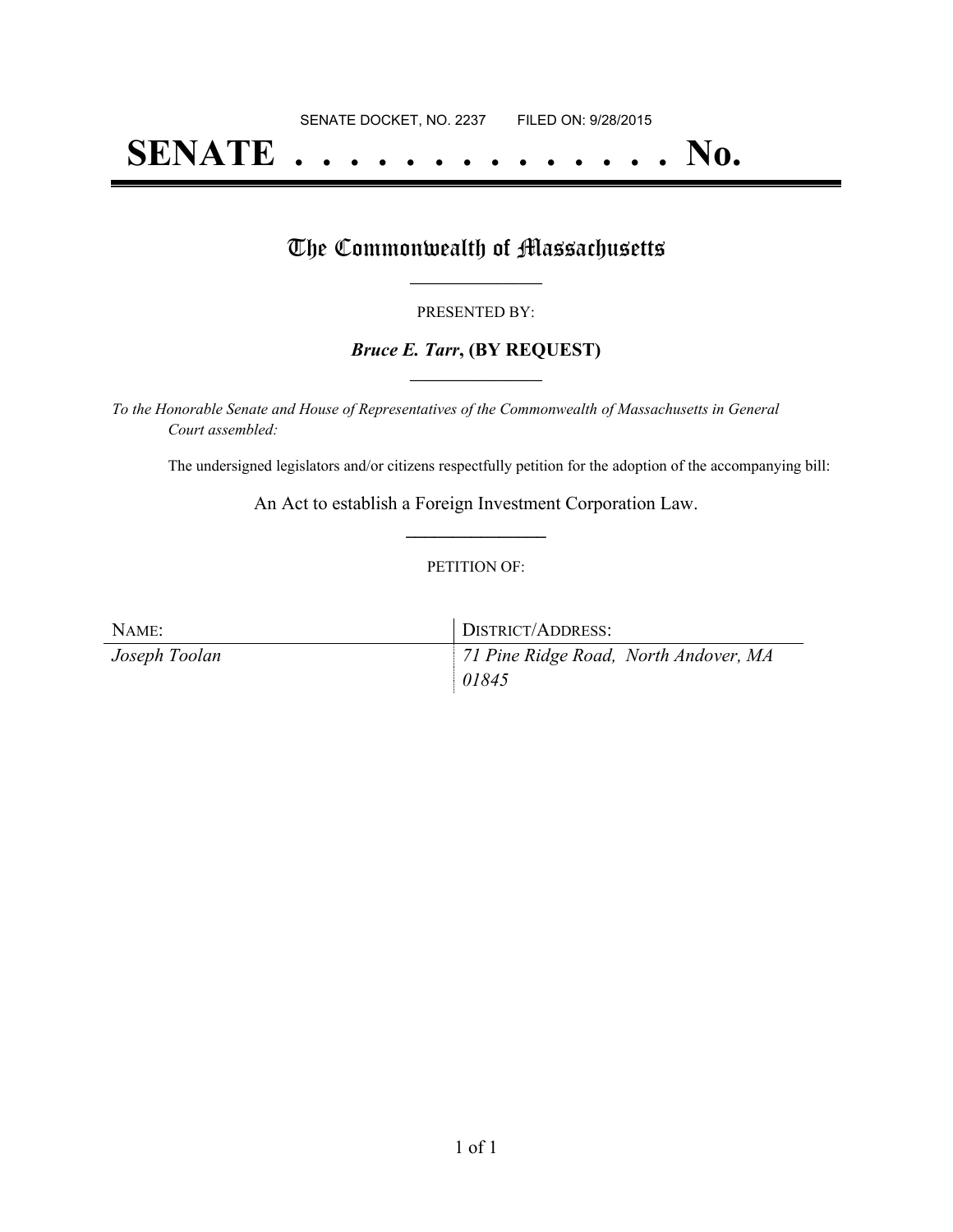## SENATE DOCKET, NO. 2237 FILED ON: 9/28/2015 **SENATE . . . . . . . . . . . . . . No.**

By Mr. Tarr (by request), a petition (accompanied by bill, Senate, No. 0000) (subject to Joint Rule 9 and Joint Rule 12) of Joseph Toolan for legislation to establish a Foreign Investment Corporation Law. Economic Development and Emerging Technologies.

## The Commonwealth of Massachusetts

**In the One Hundred and Eighty-Ninth General Court (2015-2016) \_\_\_\_\_\_\_\_\_\_\_\_\_\_\_**

**\_\_\_\_\_\_\_\_\_\_\_\_\_\_\_**

An Act to establish a Foreign Investment Corporation Law.

*Whereas,* The deferred operation of this act would tend to defeat its purpose, which is to consolidate time and expense involved in the administration of reoccurring matter of foreign investment of the General Court, therefore, it is hereby declared to be an emergency law, necessary for the immediate preservation of the public convenience.

Be it enacted by the Senate and House of Representatives in General Court assembled, and by the authority *of the same, as follows:*

- 1 Foreign Investment Corporation "FIC"- Investment Corporation acting to provide
- 2 investment in foreign rights.
- 3 Authorization and appropriation to administer Foreign Investment Corporation Law.
- 4 Section 1-Authority is granted by the General Court of the Commonwealth of
- 5 Massachusetts to collect Foreign Investment Corporation Law applications and appropriation
- 6 transfers administered by the Commissioner of the Foreign Investment Corporation.
- 7 a. The appropriation contracts provide coverage of administration of labor and materials
- 8 used in foreign investments.